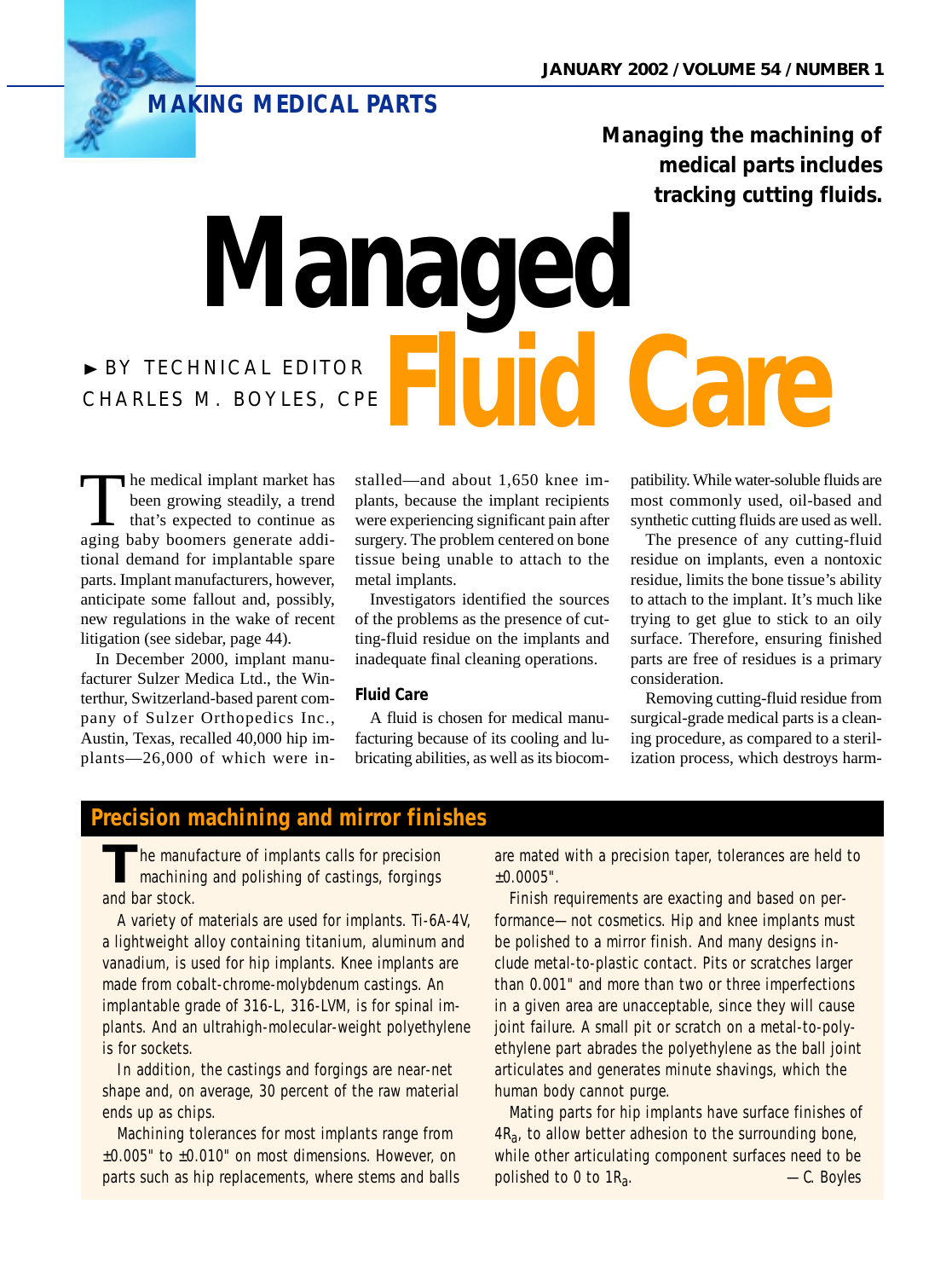ful organisms. Cleaning processes are primarily mechanical or chemical. For example, detergents in hot water break down or dissolve cutting fluids, and ultrasonic cleaning generates high-frequency vibrations that loosen residues and physical contaminants.

In addition, passivation (the process of treating a metal so it's less chemically reactive) incorporates nitric acid to consume any free irons or other materials on a part. The detergent wash and passivation treatments remove synthetic-coolant residues, but they do not affect chrome-cobalt or titanium. Cleaning also may include rinsing parts with deionized water and warm-air drying.

Sterilization eliminates microbes on an implant. An autoclave sterilizes parts by subjecting them to 250° F steam, applied at 20 psi, for 20 to 30 minutes. Gamma radiation is also used to sterilize parts. The process involves bombarding parts that are in their packages with gamma rays.

#### **Compliance**

Hospital implant suppliers must be certified by the U.S. Food and Drug Administration. However, their suppliers—producers of machined medical implants—have latitude in choosing their level of regulatory conformance.

For example, the part producer may choose to supply components with specified dimensional tolerances and nothing more. In such a case, the customer accepts some, or all, of the responsibility for cleaning and sterilizing the implantable parts. Or, the part producer may decide to be ISO- or FDA-certified.

If a company is ISO 9000-certified, then it complies with the requirements and procedures set forth in its certification. It also commits to produce parts to specified dimensions and tolerances, then documents and validates its processes. There may or may not be a commitment to clean or sterilize machined parts. However, if the company has a cleaning or sterilization process, it must be validated, documented and certified.

In addition, customers receive information about every fluid or compound that contacts their product during manufacturing—from the time the raw stock enters the part producer's front door until the product ships.

The information details the nature of the fluids used in machining, including

## **Implant manufacturers go to court**

**T**he sheer number of people engaged in strenuous sports and an aging population has resulted in more and more broken bones and a growing demand for hip, knee and shoulder implants machined from titanium. They cost \$20,000 to \$50,000 per installed joint.

According to John Engelhardt of Knowledge Enterprises, a Clevelandbased orthopedic research firm, orthopedic implants represent a \$12 billion-a-year industry. And, the number of people receiving implants is growing. *The Journal of the American Medical Association* estimates that 20 to 25 million patients currently have some type of implanted medical device.

But the implant business is not without its problems. On Dec. 8, 2000, Sulzer Orthopedics, Austin, Texas, recalled approximately 17,500 installed hip implants. According to the *Austin American-Statesman*, reports from surgeons about patients with problem hip implants date back to July 2000. By April 2001, more than 500 lawsuits had been filed against Sulzer and plans to separate Sulzer Orthopedics from its parent company, Sulzer Medica of Switzerland, were under way.

Sulzer's knee implants were the subject of a recall, too. As of August 2001, Sulzer announced that about 1,500 people would have to have their knee implants replaced. The implant problem was associated with an oil residue on the titanium parts, which prevented bone tissue from adhering to the metal. The settlement figure for litigants has risen from an early estimate of \$350 million to \$780 million.

Also, according to the FDA, in August 2001, French manufacturer Saint-Gobain Desmarquest began a recall of zirconia-ceramic femoral heads—the ball portion of a hip prosthesis that connects a femoral stem to the pelvis. A higher-thanexpected fracture rate was cited as causing the recall of parts manufactured after a process change occurred in 1998. The number of affected patients is expected to be fewer than 9,000.

In an effort to improve implants and their performance, a panel from the National Institute of Health is seeking data gathered from used implants. The panel considers this

type of information vital to helping implant manufacturers improve the next generation of implants.

Members of the institute also reported that patients often have unrealistic notions regarding implants, such as that they last forever. (They don't.)

However, in spite of the recent implant recalls, the University of California at San Francisco reports positive results for a new prosthetic device for patients suffering from leg cancer. The device—a compliant prestress system—directs stress to the bone, which heals to a metal surface much like a fracture heals. This transference of stress is critical because bones grow under stress.

The difficulty with conventional implants, which tend to fail after 10 to 20 years, is that the bone tissue around the metal disappears. Most implants preclude bone stress, which causes the bones to atrophy and shrink away from the implant. This causes the implant to loosen.

The promising new device is designed as an alternative to amputation for those with leg cancer.